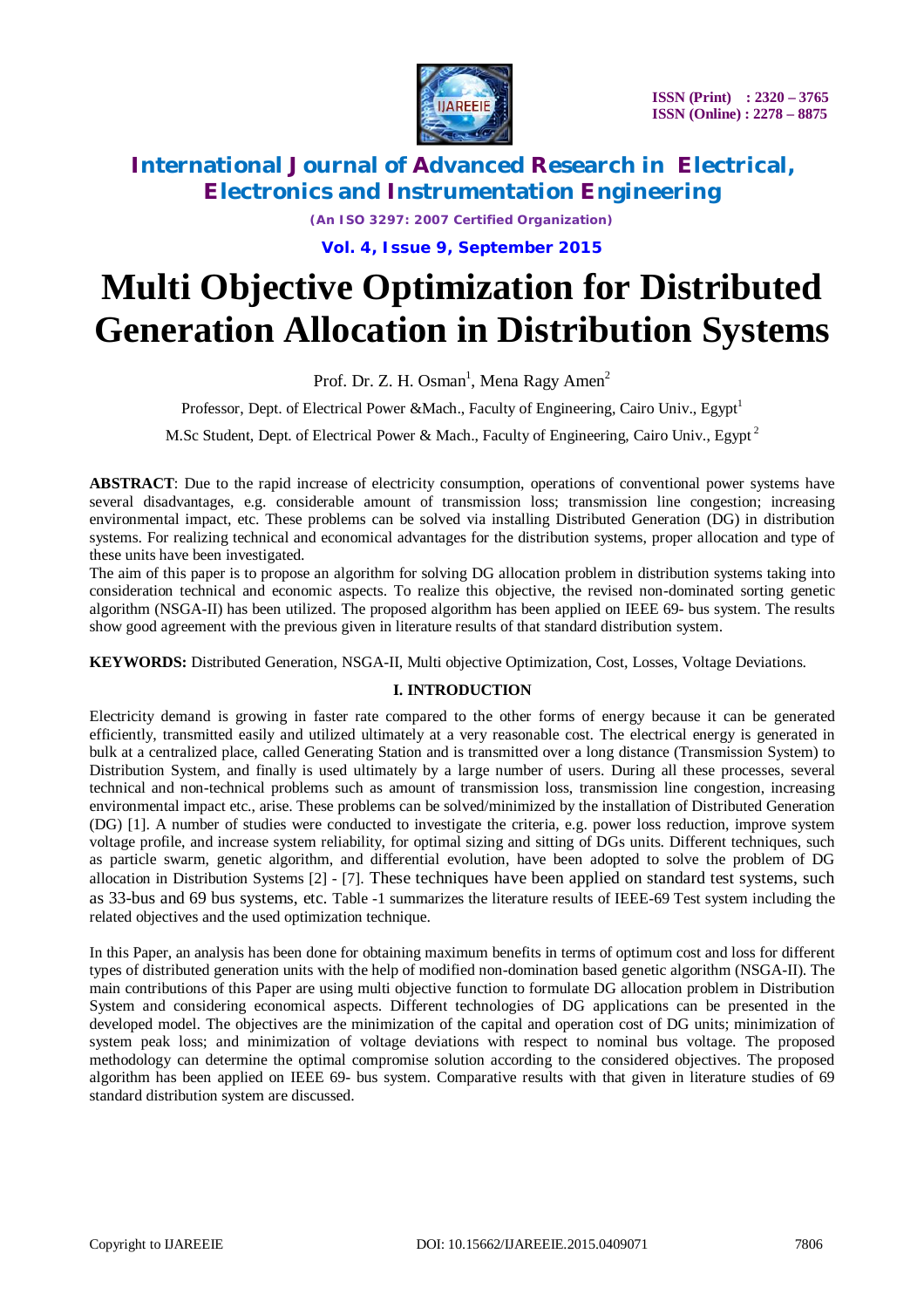

*(An ISO 3297: 2007 Certified Organization)*

### **Vol. 4, Issue 9, September 2015**

#### Table -1: Literature Survey of IEEE-69 Test System

|                                                                                                                | DG           |           | <b>Size</b>              |              |                                                 |                       |  |
|----------------------------------------------------------------------------------------------------------------|--------------|-----------|--------------------------|--------------|-------------------------------------------------|-----------------------|--|
| Research                                                                                                       | Number       | <b>MW</b> | <b>MVAR</b>              | Location     | Objective                                       | Technique             |  |
|                                                                                                                | $\mathbf{1}$ | 0.93      |                          | 65           | Voltage Support                                 | Newton Raphson        |  |
|                                                                                                                | 1            | 1.035     |                          | 64           | Voltage Support                                 | Forward -<br>Backward |  |
| Distribution System planning with<br>incorporation the renewable energy                                        | 1            | 0.99      |                          | 64           | <b>Global Solution</b>                          | Global Solution       |  |
| resources[7]                                                                                                   | $\mathbf{1}$ | 0.852     |                          | 65           | <b>Power Loss Minimization</b>                  | Newton Raphson        |  |
|                                                                                                                | 1            | 0.957     |                          | 64           | Voltage Support                                 | Forward -<br>Backward |  |
|                                                                                                                | $\mathbf{1}$ | 0.9       | $\overline{\phantom{a}}$ | 64           | Global Solution                                 | Global Solution       |  |
|                                                                                                                | $\mathbf{1}$ | 0.603     | $\overline{\phantom{a}}$ | 17           | M.O (Loss Reduction and<br>voltage improvement) | <b>PSO</b>            |  |
| Optimal Placement of Distributed<br>Generations in Radial Distribution<br>Systems Using Various Particle Swarm | 1            | 0.542     |                          | 33           | M.O (Loss Reduction and<br>voltage improvement) | <b>PSO</b>            |  |
| Optimization (PSO) and Differential<br>Evolution (DE) Algorithms [3]                                           | 1            | 0.7       |                          | 60           | M.O (Loss Reduction and<br>voltage improvement) | <b>PSO</b>            |  |
|                                                                                                                | 1            | 0.577     |                          | 34           | M.O (Loss Reduction and<br>voltage improvement) | <b>PSO</b>            |  |
| Optimal Design of Multi type DG<br>Resources                                                                   | $\mathbf{1}$ | 0.25      | 0.25                     | 64           | Minimize Power Losses                           | <b>PSO</b>            |  |
| Using Particle Swarm Optimization [4]                                                                          |              |           |                          |              |                                                 |                       |  |
|                                                                                                                | 3            | 0.52      |                          | 8            | Minimize Power Losses                           | <b>TLBO</b>           |  |
| Optimal Sizing And Location Of                                                                                 |              | 0.478     |                          | $\mathbf{1}$ |                                                 |                       |  |
| Distributed Generation Using Improved                                                                          |              | 1.83      |                          | 62           |                                                 |                       |  |
| Teaching-Learning Based<br>Optimization(TLBO) Algorithm [5]                                                    | 3            | 0.613     |                          | 9            | Minimize Power Losses                           | <b>TLBO</b>           |  |
|                                                                                                                |              | 0.54      |                          | 18           |                                                 |                       |  |
|                                                                                                                |              | 1.42      |                          | 62           |                                                 |                       |  |

#### **II. METHODOLOGY**

The formulation of DG location and sizing problem as a mono-objective optimization is not quite practical. Power system planners aim to take advantage of multi-type DG considering several objectives at the same time. This study proposes a multi-objective optimal placement of multi-type of DG for enhancement of primary distribution system performance. A Pareto-based NSGA-II is proposed to find locations and sizes of a specified number of DG within distribution system. Multi objective functions include levelized voltage deviation LVD, minimize system real power loss and total investment cost. The final decision can be made by the fuzzy method to find the trade off solutions among the three different objective functions.

#### **Objective Function**

DG planning problem formulation:

The multi-objective optimization technique to determine the optimal locations and sizes of DG units within primary distribution system is as follows:

Min f(x, u) = 
$$
[f_1(x, u), f_2(x, u), f_3(x, u)]
$$
 (1)

Where,  $f_1$ ,  $f_2$  and  $f_3$  are the system real power loss, annualized investment cost, and load voltage deviation, respectively.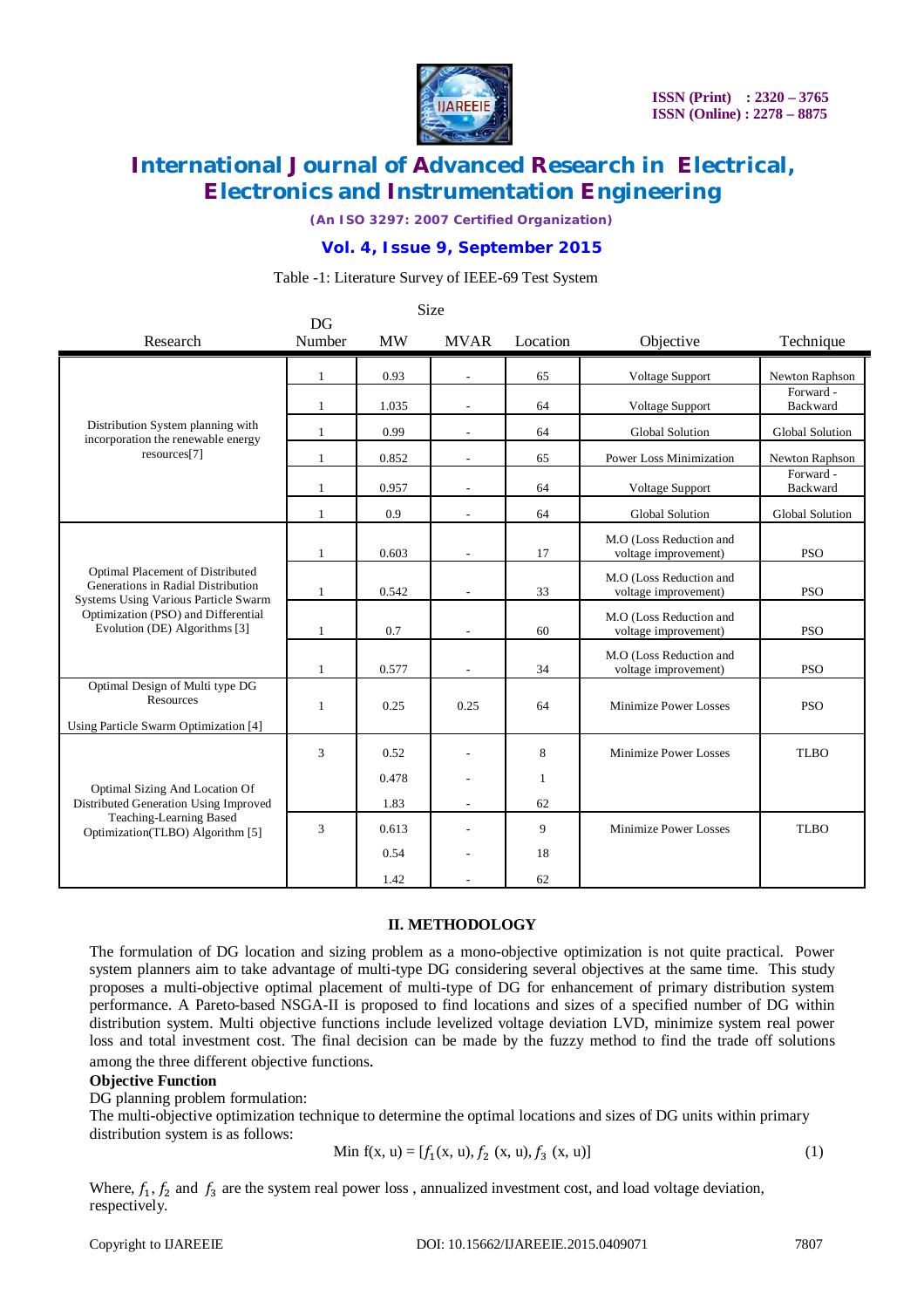

*(An ISO 3297: 2007 Certified Organization)*

### **Vol. 4, Issue 9, September 2015**

The first objective is to **minimize the system real power loss** 

$$
\text{Min } f_1 \text{ (x, u)} = P_l \tag{2}
$$

**Minimize the annualized Investment Cost:**

Min 
$$
f_2(x, u) = \sum_{i=1}^{NDG} \frac{r*(1+r)^n}{(1+r)^{n}-1} * (C_{Cap.} + (h * C_{variable} + C_{Fixed}) * n) * P_{DG}
$$
 (3)

Where, 'r' is the interest rate, 'n' study period to be 5 years,  $C_{Cap} & C_{variable} & C_{Fixed}$  (\$/KW) are the capital and variable operation and maintenance costs (\$/KWH) and fixed operation and maintenance costs (\$/KW-year) respectively, h is number of operation hour per year and  $P_{DG}$  (KW) is the DG active Power. **Minimize the bus voltage deviation:**

Min 
$$
f_3(x, u) = \sum_{k=1}^{n} \left( \frac{V_k^{ref} - V_k}{V_k^{ref}} \right)^2
$$
 (4)

nB is the number of system buses (exclude main feeding bus) Constraints:

$$
V_{min} \le V_i \le V_{max} \tag{5}
$$

$$
S_{min} \le S_i \le S_{max} \tag{6}
$$

S is the transmission capacity of branch i

#### **NSGA-II Algorithm**

Non-dominated Sorting Genetic Algorithm (NSGA) has established itself as a benchmark algorithm for Multi objective Optimization. The determination of pareto-optimal solutions is the key to its success. However, the basic algorithm suffers from a high order of complexity, which renders its useful for practical applications. Among the variants of NSGA, several attempts have been made to reduce the complexity. Though successful in reducing the runtime complexity, there is scope for further improvements, especially considering that the populations involved are frequently of large size. The improved algorithm NSGA-II is applied to the problem. Results of comparative tests are presented showing that the improved algorithm performs well on large populations [8]-[10].

#### **Load Flow Analysis**

Distribution systems are mainly radial system. Therefore, the traditional Newton-Raphson or Gauss Siedle method may not converge, and special load flow method must be used, such as forward-backward sweep method [11]. Simply, the forward sweep (FW) starts the calculation from the root to final bus in the system. The backward sweep (BW) is the opposite which starts calculation from the last order bus to the root bus. In the following, the standard BW/FW sweep power flow method is written in metrical notation using complex variables. Branch impedances are given as a vector Z corresponding to distribution line model containing a series positive sequence impedance for line or transformer. Shunt impedances are not considered in this approach. Branches are organized according to an appropriate numbering scheme (list), which details are provided in [11].

where,  
\n
$$
Z = [Z01 ... Zij ... ZmnB]
$$
\n
$$
Zij = Rij + jXij
$$
\n(8)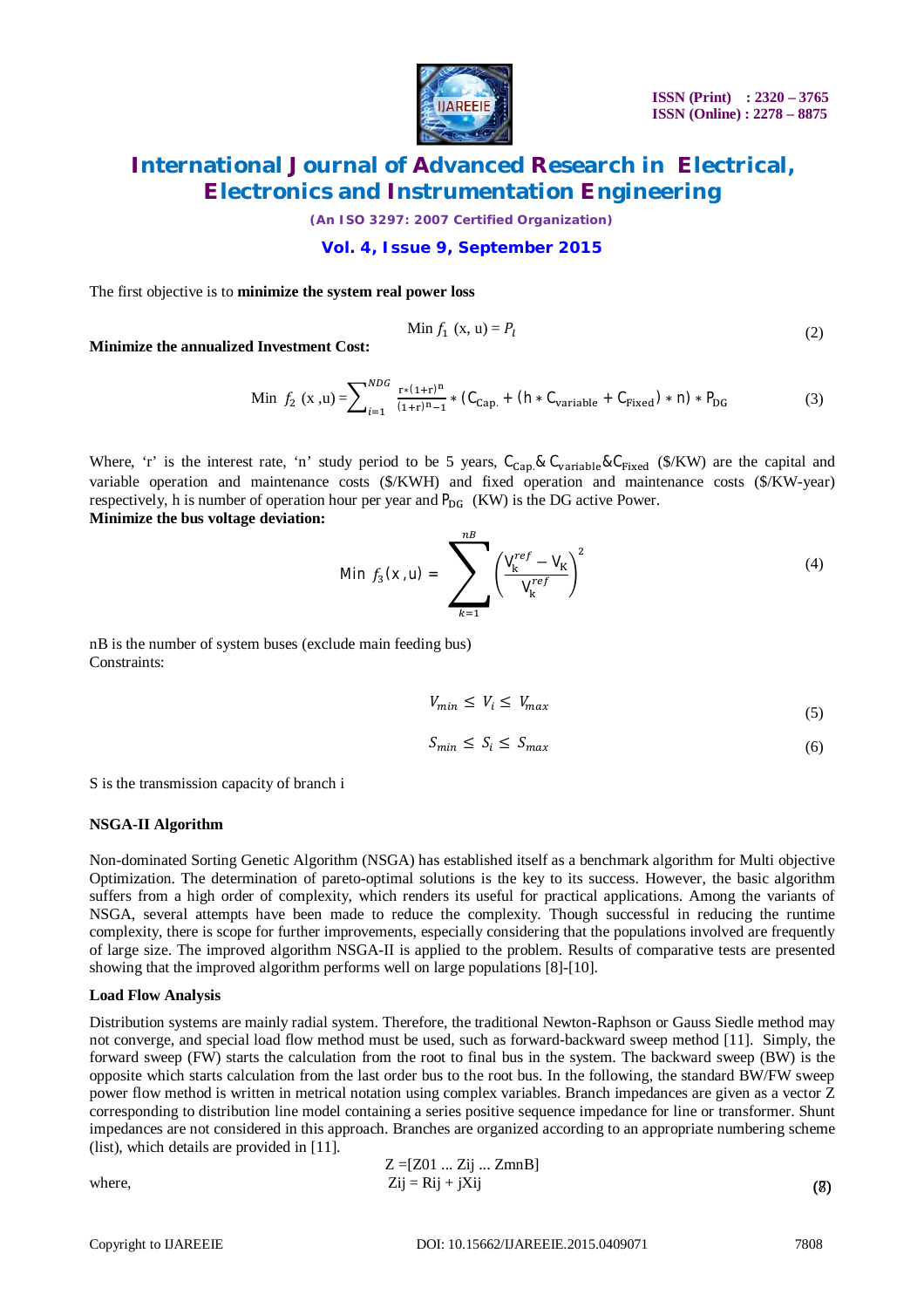

*(An ISO 3297: 2007 Certified Organization)*

### **Vol. 4, Issue 9, September 2015**

#### **A. Step 1 - Backward Sweep**

For each iteration k, branch currents are aggregated from loads to origin:

$$
\textbf{J}^k = -\,\textbf{T}\,\cdot\,\textbf{I}^k
$$

 $(9)$ 

 $(10)$ 

 $(15)$ 

The relationship between nodal currents Ik and branch currents Jk is set through an upper triangular matrix T accomplishing the Kirchhoff Current Laws (KCL). Each element  $I_i^k$  of  $I^k$  associated to node i, is calculated as function of injected powers Si and its voltage profile  $V^k$  as shown below

$$
Iik = Si*/Vik * i = 1, ..., nB
$$
 (10)

#### **B. Step 2 - Forward Sweep**

Nodal voltage vector V is updated according to the Kirchhoff Voltage Laws (KVL), using previously calculated branch currents vector J, branch impedances vector Z, and TT is the Transpose of matrix T.

$$
V^{k+1} = V0 - TT \cdot DZ \cdot J^k \tag{11}
$$

Where, V0 is nB elements vector with all entries set at voltage at origin (swing node), and the branch impedances DZ is the diagonal matrix of vector Z.

$$
V^{k+1} = V0 + TT \cdot DZ \cdot T \cdot I^{k}
$$
  
\n
$$
V^{k+1} = V0 + TRX \cdot I^{k}
$$
\n(12)

$$
V = V0 + I K A \cdot 1
$$
  
where, TRX = TT · DZ · T (14)

where, 
$$
1K\Lambda = 11 \cdot D\mathbf{Z} \cdot 1
$$
 (14)

#### **C. Convergence**

Updated voltages are compared with previous voltages in order to perform the convergence check

$$
\varepsilon \geq |Vi^{k+1} - Vi^k| \qquad i = 1, ..., nB
$$

#### **Fuzzy Decision Making**

Fuzzy ranking method is employed to extract the best compromise solution out of the available non-dominated solutions depending upon its highest rank. In real applications, due to imprecision of judgments by decision makers a fuzzy membership function adopted to provide the best compromise solution out of the pareto-optimal solutions which satisfies different goals to some extent.

The membership value  $(\mu)$  '0' indicates incompatibility with the sets, while '1' means full compatibility. In other words, the membership value indicates the degree of satisfaction of the solution for an objective. μ (Fi) is a strictly monotonic decreasing function [12].

#### **III. DEVELOPED ALGORITHM**

- Step 1: Read Power System Data.
- Step 2: Enter the cost optimization function constants that illustrated later in Table 2.
- Step 3: Start NSGA-II with the initial population.
- Step 5: Start Backward/Forward Sweep to calculate the load flow from equations (9) and (10).
- Step 6: Calculate objective function values.
- Step 7: Creating New population, crowding sort, creating offspring population.
- Step 8: Perform tournament selection, crossover and mutation.
- Step 9: Perform the non dominated sorting algorithm to find the optimal solutions for the design variables (Size and Location) .
- Step 10: Select the best compromise solution in the output result.
- Step 11: Rerun the system Power flow to calculate the power losses, voltage profile and voltage deviation and calculate the solution overall cost.
- Step 12: Repeat the previous steps for the various types of distributed generation unit.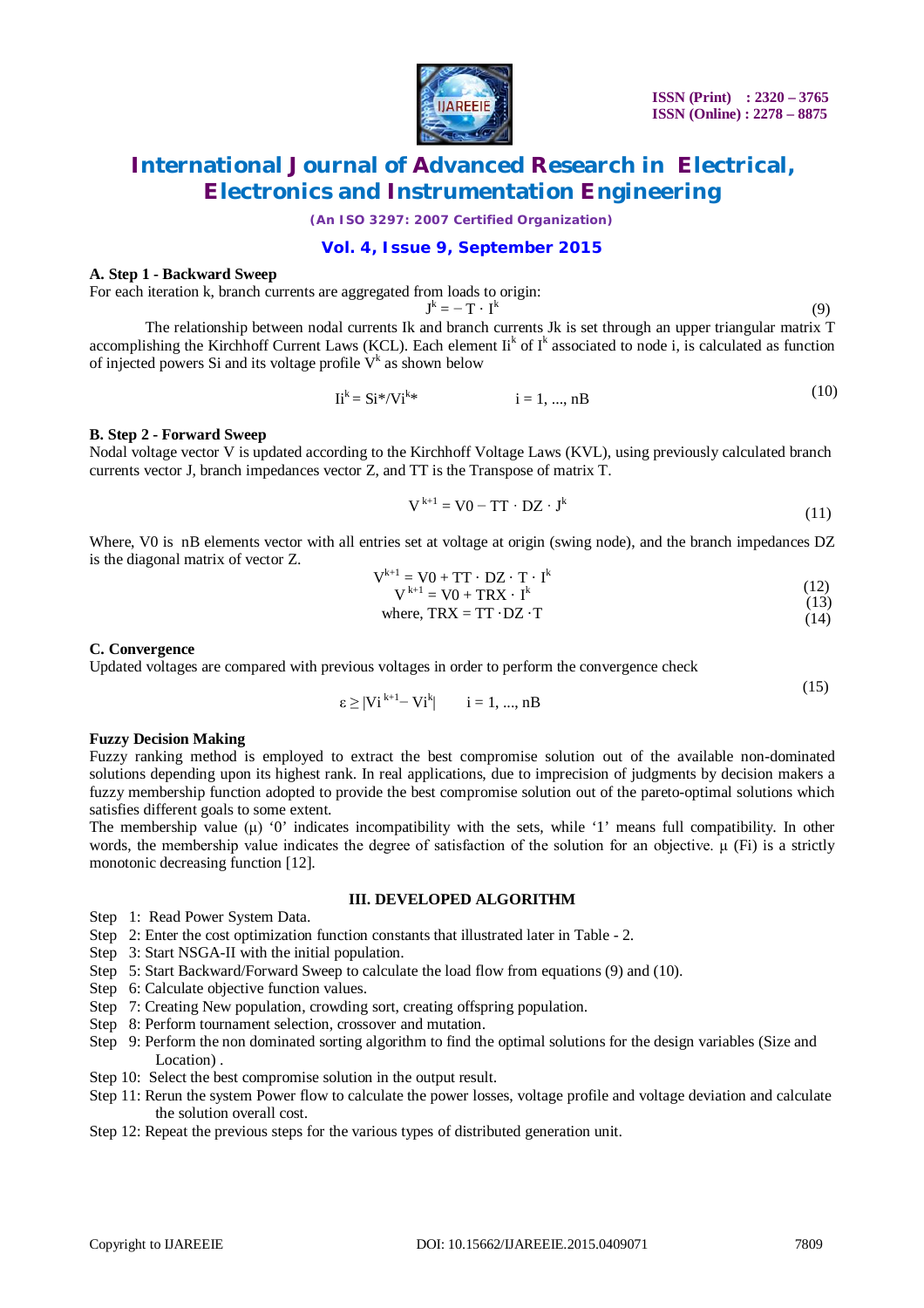

*(An ISO 3297: 2007 Certified Organization)*

### **Vol. 4, Issue 9, September 2015**

#### **IV. APPLICATIONS**

#### **General Assumptions**

Study Period is 5 Years. Loads are constant PQ loads with constant power factor and constant during study period. DG power factor is unity. All DG resources can install at every bus within system (except at the slack bus). Interest rate is 10 %. For Wind and Solar DGs, there are main factors which affect the placement of DG for example the value of the average wind speed for the wind DG and the solar irradiation value for the solar DG. These factors did not consider in this paper, i.e. all buses are suitable for DG location irrespective of each type. DG placement of different types do not allow at the same bus. Multiple DG placement of the same type is allowed at the same bus. Cost function constants of equation (3) are given in Table 1[13]. The revenue from power loss saving is not taken into account in this work. The approach is minimizing the system peak real power loss  $(f_1)$ , annualized investment cost  $(f_2)$  and LVD  $(f_3)$ . NSGA-II Parameters are as follows [10]:

Objective functions (M): 3 Population size: 600 Iteration: 200

The study is applied on the IEEE 69 Bus system. The parameters, namely  $C_1$ ,  $C_2$  and  $C_3$  in equation (3) take the values given in Table -2 [13] according to the type of DG. Then, after the optimization process ended, selected solutions are studied beside the compromise solution.

|                  | (C1)<br>\$/KW | (C2)<br>\$/KWH | (C3)<br>\$/KWH-<br><b>YEAR</b> | (n) |
|------------------|---------------|----------------|--------------------------------|-----|
| <b>Biomass</b>   | 3830          | 15             | 95                             | 5   |
| Micro turbine    | 2250          | 3.67           | 6.31                           | 5   |
| Solar            | 3180          | 0              | 48                             | 5   |
| Wind             | 1980          | 0              | 60                             | 5   |
| Hydrothermal     | 3500          | 6              | 15                             | 5   |
| <b>CHP</b>       | 1647          | 16             | 6.5                            | 5   |
| <b>Fuel Cell</b> | 2334          | 35             | 6.5                            | 5   |

Table -2: Constant parameters of the studied cases

#### **V. RESULTS AND DISCUSSION**

In this paper, modified NSGA-II technique is utilized to solve the DG optimization allocation problem and find the optimal size and Location according to the type of DG unit and the developed algorithm. Seven Different types are studied in this paper, namely, Biomass, Micro Turbine, Solar, Wind, Hydro, Combined Heat and Power CHP, and Fuel Cell. Single DG Solution has been studied as well as the Multi DG Solutions.

Table -3 shows the Single DG Studied solutions brief. Highlighted solution refers to the matching results with the literature survey in Sec. I.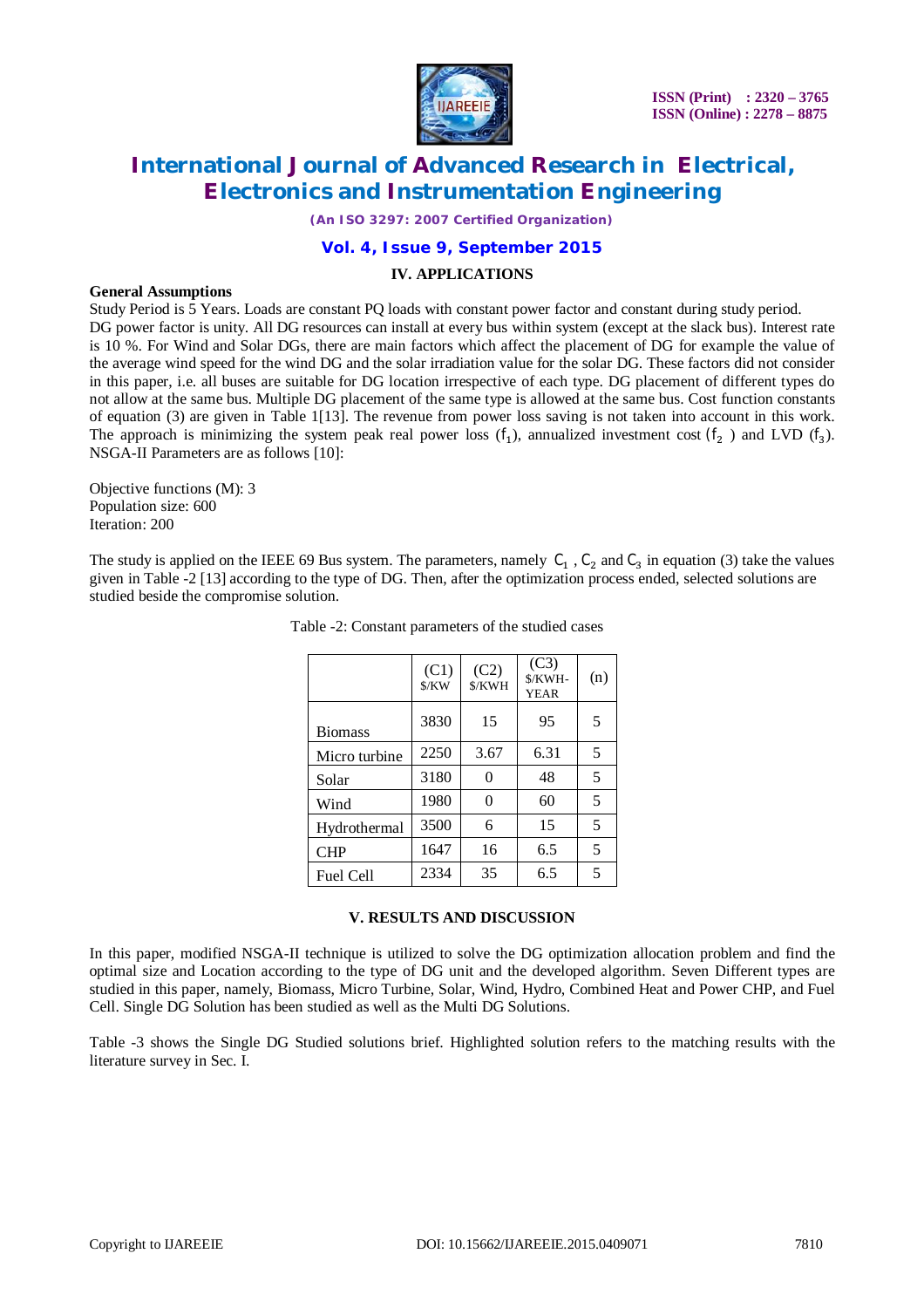

*(An ISO 3297: 2007 Certified Organization)*

|  | Vol. 4, Issue 9, September 2015 |  |
|--|---------------------------------|--|
|  |                                 |  |

| Technology     | P loss<br>(KW) | DG Size<br>(KW) | Location | Table -3: Single DG Studied Solutions Brief<br>Loss<br>Reduction | Voltage<br>Deviation | min<br>Voltage<br>p.u. | <b>Total Cost</b><br>M\$ |
|----------------|----------------|-----------------|----------|------------------------------------------------------------------|----------------------|------------------------|--------------------------|
| <b>Biomass</b> | 173            | 459             | 58       | 23%                                                              | 7%                   | 0.9247                 | 2.3                      |
| <b>Biomass</b> | 198            | 723             | 67       | 12%                                                              | 7%                   | 0.915                  | 3.6                      |
| MicroTurbine   | 215            | 138             | 25       | 4%                                                               | 8%                   | 0.9111                 | 0.3                      |
| MicroTurbine   | 141            | 633             | 64       | 37%                                                              | 8%                   | 0.9133                 | 1.5                      |
| Solar          | 199            | 534             | 19       | 11%                                                              | 6%                   | 0.9138                 | 1.8                      |
| Solar          | 199            | 920             | 23       | 11%                                                              | 5%                   | 0.9164                 | 3.1                      |
| Wind           | 129            | 764             | 64       | 43%                                                              | 5%                   | 0.9442                 | 1.7                      |
| Wind           | 198            | 725             | 66       | 12%                                                              | 7%                   | 0.915                  | 1.7                      |
| Hydro          | 202            | 430             | 26       | 10%                                                              | 7%                   | 0.9135                 | 1.7                      |
| Hydro          | 164            | 408             | 64       | 27%                                                              | 6%                   | 0.9301                 | 1.6                      |
| Hydro          | 194            | 493             | 10       | 14%                                                              | 7%                   | 0.9159                 | 1.9                      |
| <b>CHP</b>     | 196            | 815             | 20       | 13%                                                              | 6%                   | 0.9157                 | 1.9                      |
| Fuel cell      | 201            | 499             | 11       | 10%                                                              | 8%                   | 0.9141                 | 1.9                      |

Fig. 1 illustrates the DG size (KW); the corresponding Ploss (KW) and the total cost (M\$). The presentation is according to the cost in ascending manner.



Copyright to IJAREEIE DOI: 10.15662/IJAREEIE.2015.0409071 7811 Fig. 1: Single DG Size Studied Cases (Cost Ascending) Summary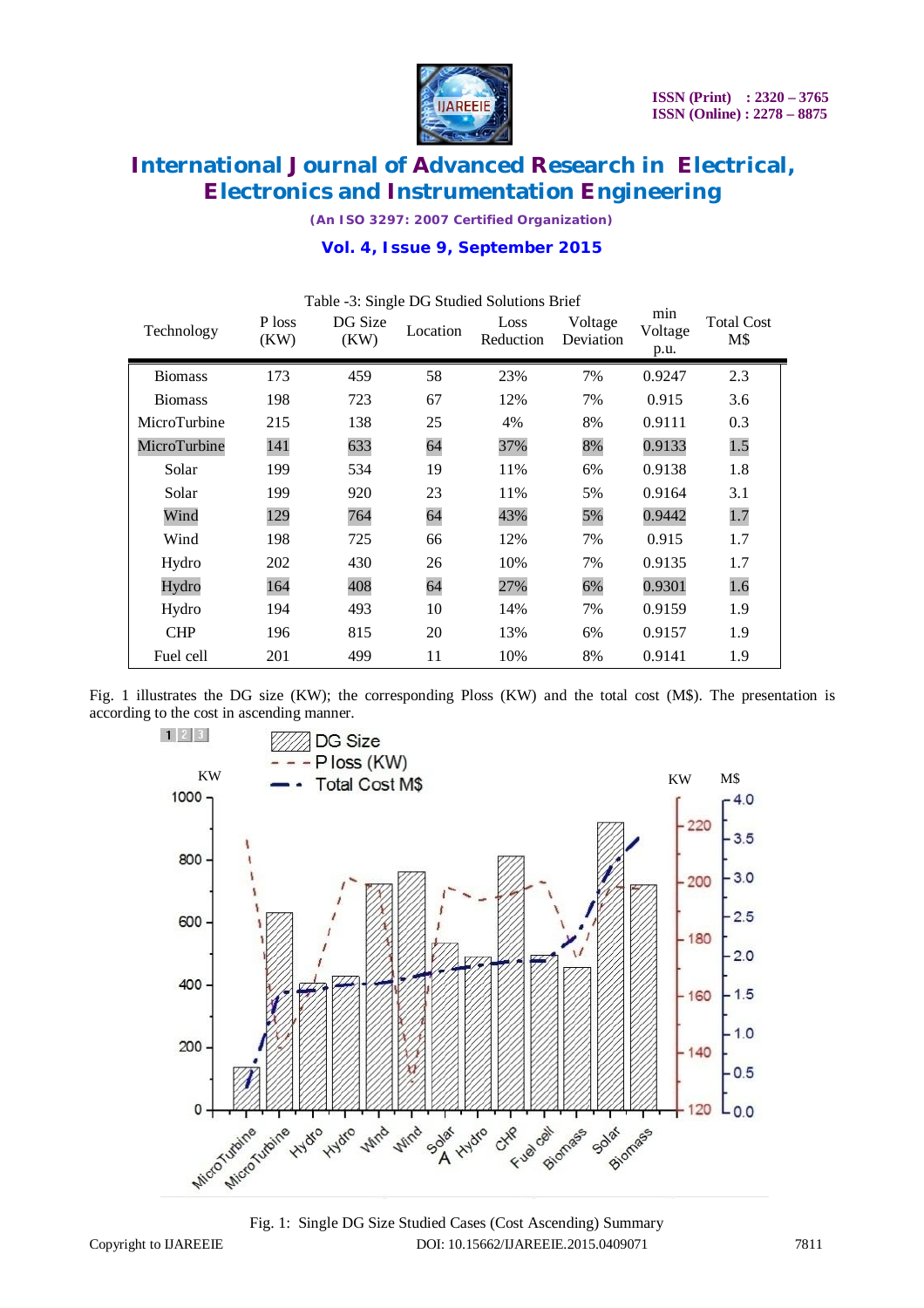

*(An ISO 3297: 2007 Certified Organization)*

### **Vol. 4, Issue 9, September 2015**

Fig. 2 depicts the DG size (KW) and the corresponding min voltage (p.u.); percentage Loss reduction and percentage voltage deviation.



Fig 2: Single DG Size Studied Cases (Losses Reduction Descending) Summary

Table -4 shows the Multi DG Studied Solutions brief. For Multi DG Solution, the Total cost during the study period (5 Years) is varied from 0.4 to 6.3 M\$, while the Loss reduction is ranged from 2% to 48%. Voltage Deviation according to eq. (4) is changed from 4% to 9% compared to 9% in the original case. The min voltage is ranged from 0.9107 to 0.95 p.u. compared to 0.9102 p.u. in the original case. Highlighted solution refers to the matching results with the literature survey in Sec. I.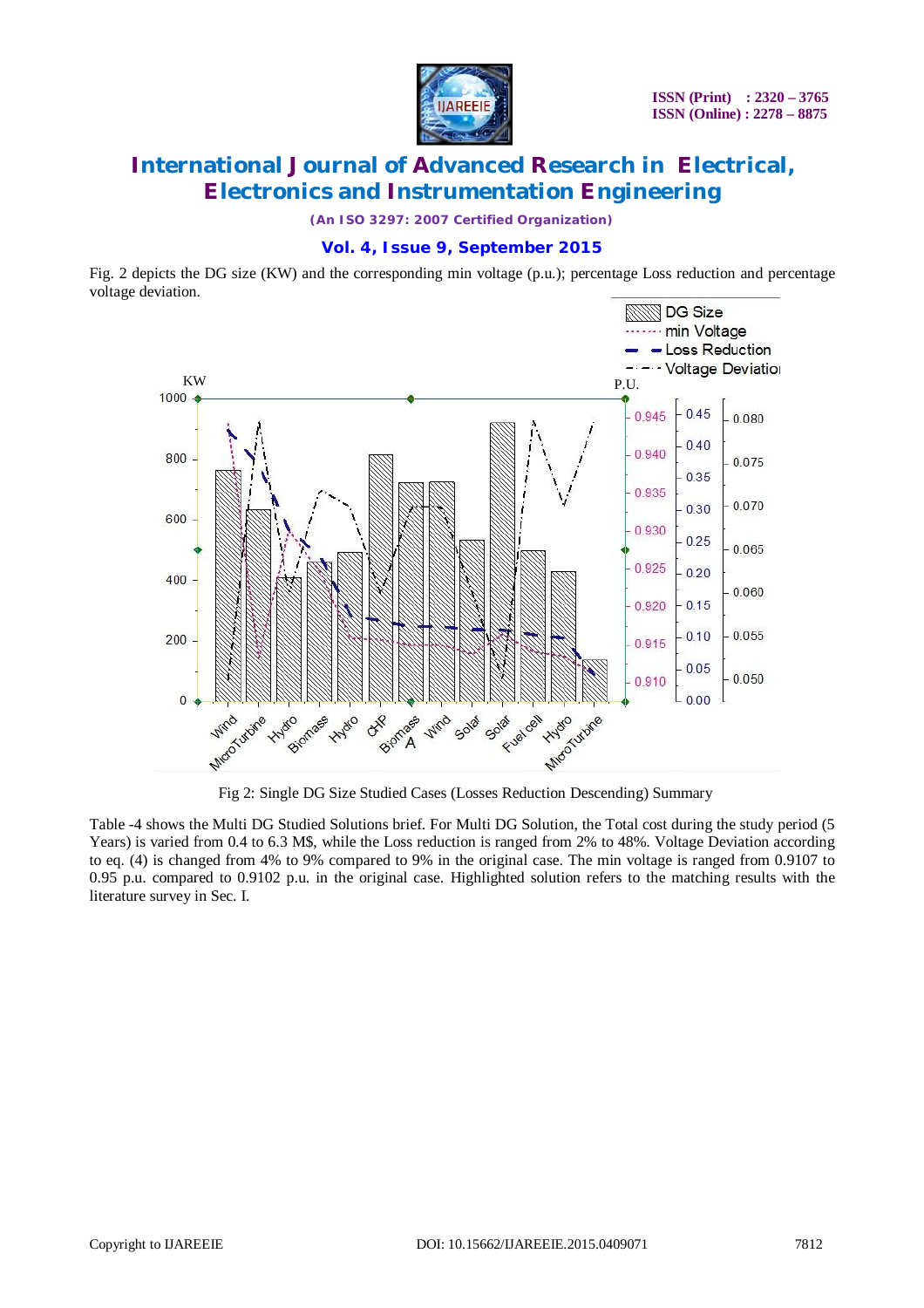

*(An ISO 3297: 2007 Certified Organization)*

### **Vol. 4, Issue 9, September 2015**

| Technology     | P loss<br>(KW) | DG Size<br><b>KW</b>  | Location             | Loss<br>Reduction | Voltage<br>Deviation | $\min$<br>Voltage | <b>Total Cost</b><br>M\$ |
|----------------|----------------|-----------------------|----------------------|-------------------|----------------------|-------------------|--------------------------|
| <b>Biomass</b> | 187            | 923<br>349            | 14<br>67             | 17%               | 5%                   | 0.9187            | 6.3                      |
| Micro Turbine  | 215            | 65<br>89              | 14<br>15             | 4%                | 8%                   | 0.9113            | 0.4                      |
| Solar          | 210            | 880<br>230            | $\overline{4}$<br>21 | 6%                | 8%                   | 0.9118            | 3.8                      |
| Wind           | 191            | 760<br>209            | 10<br>66             | 15%               | 7%                   | 0.9167            | 2.2                      |
| <b>CHP</b>     | 196            | 90.4<br>910           | 3<br>19              | 13%               | 6%                   | 0.9163            | 2.4                      |
| Fuel cell      | 122            | 25<br>913             | 26<br>65             | 46%               | 4%                   | 0.95              | 3.7                      |
| <b>Biomass</b> | 213            | 74<br>95<br>95        | $\, 8$<br>9<br>14    | 5%                | 8%                   | 0.9119            | 1.3                      |
| MicroTurbine   | 219            | 66<br>72<br>64        | 24<br>32<br>46       | 2%                | 9%                   | 0.9107            | 0.5                      |
| Solar          | 157            | 534<br>73<br>78       | 19<br>22<br>40       | 30%               | 6%                   | 0.9143            | 2.3                      |
| Wind           | 220            | 68<br>96<br>23        | 32<br>40<br>62       | 2%                | 9%                   | 0.9112            | 0.4                      |
| Hydro          | 207            | 87<br>83<br>51<br>61  | 19<br>25<br>52<br>55 | 8%                | 8%                   | 0.9128            | 1.1                      |
| CHP            | 208            | 10.7<br>249.2<br>42.2 | 40<br>56<br>66       | 7%                | 9%                   | 0.9139            | 0.7                      |
| CHP            | 209            | 273<br>358<br>40      | 25<br>31<br>33       | 7%                | $8%$                 | 0.9121            | $1.6$                    |
| Fuel cell      | 117            | 26<br>841<br>619      | 27<br>55<br>63       | 48%               | 4%                   | 0.946             | 5.8                      |

#### Table -4: Multi DG Studied Solutions Brief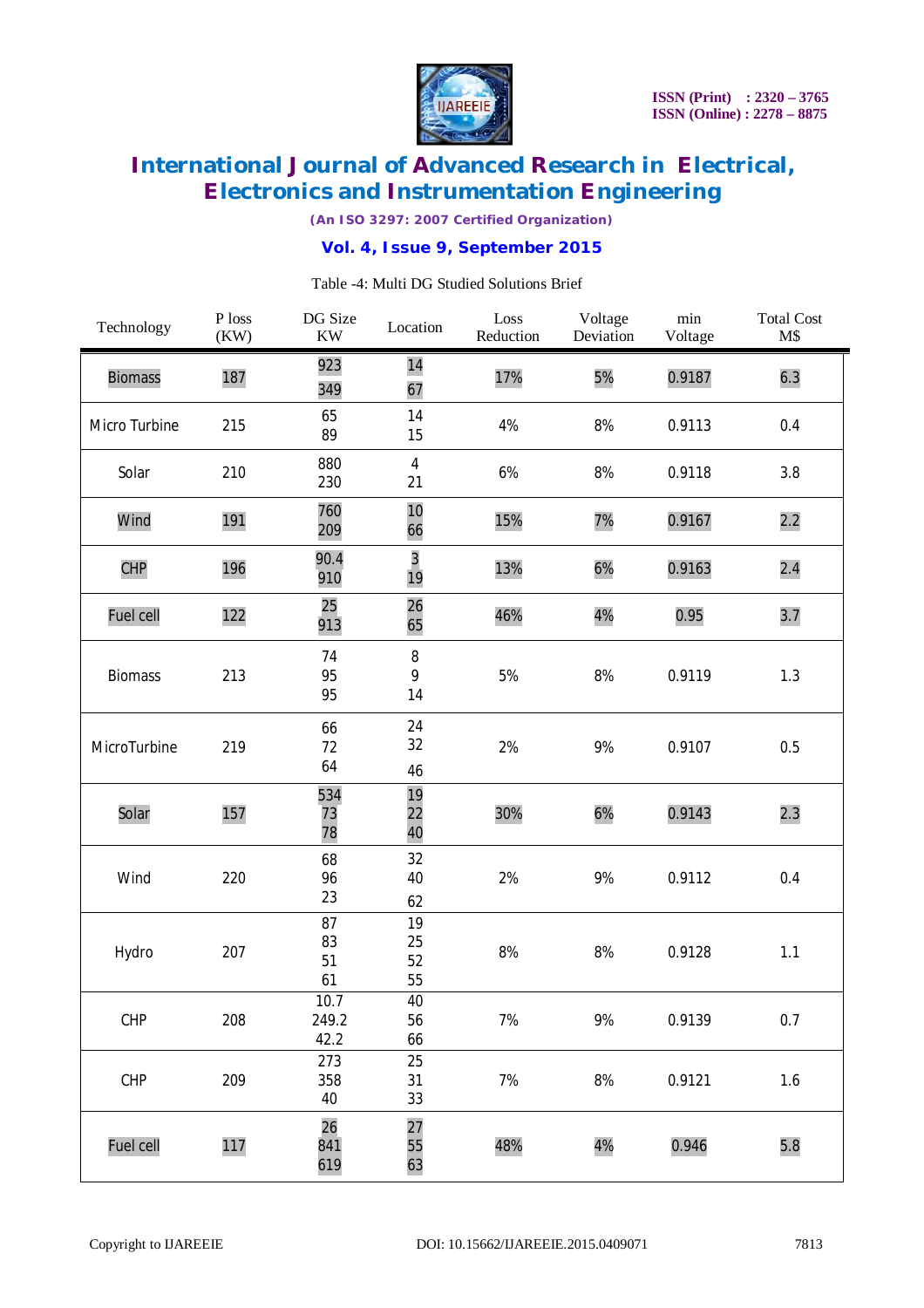

*(An ISO 3297: 2007 Certified Organization)*

### **Vol. 4, Issue 9, September 2015**

Fig. 3 illustrates the DG size (KW) and the corresponding Ploss (KW) , min voltage (P.U.) and the total cost (M\$). The presentation depicts the cost values in ascending manner. Fig. 4 depicts all DG studied solutions. It illustrates the DG size (KW) and the corresponding Ploss (KW), min voltage (P.U.) and the total cost (M\$). The drawing shows the Ploss values in ascending order.



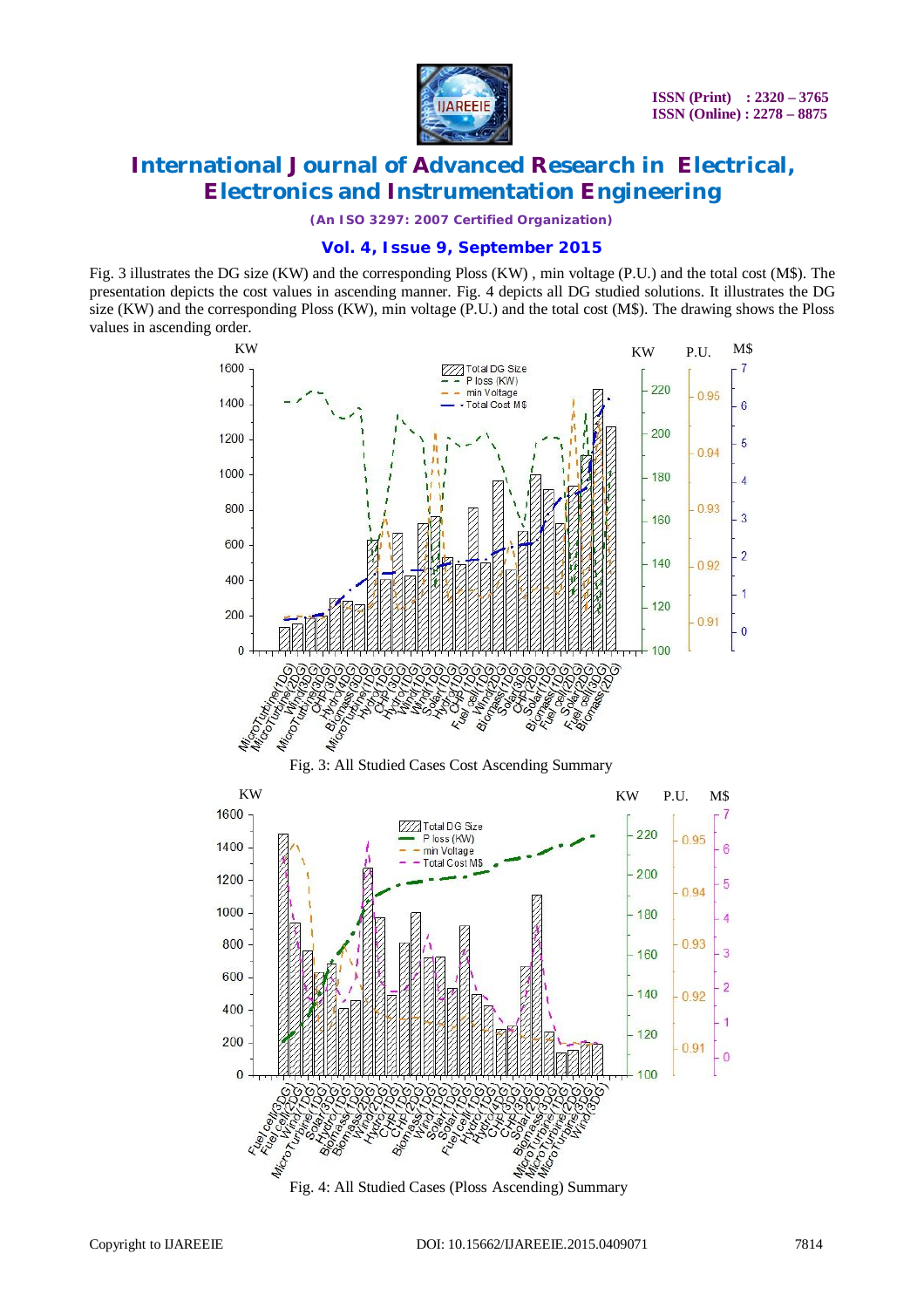

*(An ISO 3297: 2007 Certified Organization)*

### **Vol. 4, Issue 9, September 2015**

#### **Compromising Solutions using Fuzzy ranking Method**

By applying Fuzzy compromise concept, the compromise solutions are summarized in table -5

Table -5: Compromise Solutions Brief

|                | DG Size<br>(KW) | Location<br>Bus No. | DG<br>Total<br>(KW) | μ<br>Compromise | Ploss<br>(KW) | Voltage<br>Deviation | Cost<br>(M\$) |
|----------------|-----------------|---------------------|---------------------|-----------------|---------------|----------------------|---------------|
| <b>Biomass</b> | 386             | 60                  | 386                 | 0.0999          | 173.73        | 7.30%                | 1.915332      |
| Micro          | 64              | 44                  | 884                 | 0.0585          | 125.18        | 4.80%                | 2.15899       |
| Turbine        | 820             | 64                  |                     |                 |               |                      |               |
| Solar          | 534             | 19                  |                     | 0.0577          | 193           | 6.40%                | 2.50344       |
|                | 73              | 22                  | 732                 |                 |               |                      |               |
|                | 78              | 40                  |                     |                 |               |                      |               |
|                | 47              | 52                  |                     |                 |               |                      |               |
| Wind           | 75              | 15                  | 325                 | 0.108           | 185           | 7.90%                | 0.741         |
|                | 250             | 61                  |                     |                 |               |                      |               |
|                | 84              | 6                   | 951                 | 0.0671          | 140.427       | 5.50%                | 3.649748      |
| Hydro          | 816             | 58                  |                     |                 |               |                      |               |
|                | 51              | 65                  |                     |                 |               |                      |               |
| <b>CHP</b>     | 70.7            | 40                  |                     |                 |               |                      |               |
|                | 249.5           | 56                  | 362.4               | 0.0683          | 208           | 8.70%                | 0.862621      |
|                | 42.2            | 66                  |                     |                 |               |                      |               |
| Fuel Cell      | 52              | 23                  | 523                 | 0.0984          | 220           | 9.80%                | 2.039439      |
|                | 471             | 50                  |                     |                 |               |                      |               |

Following are the indicative drawings and summary of the compromise solutions. Fig. 5 shows the system voltage profile for different technologies. Micro turbine solution shows great enhancement in the voltage profile (min value).



Fig. 5: Voltage Profile Summary of all compromise solutions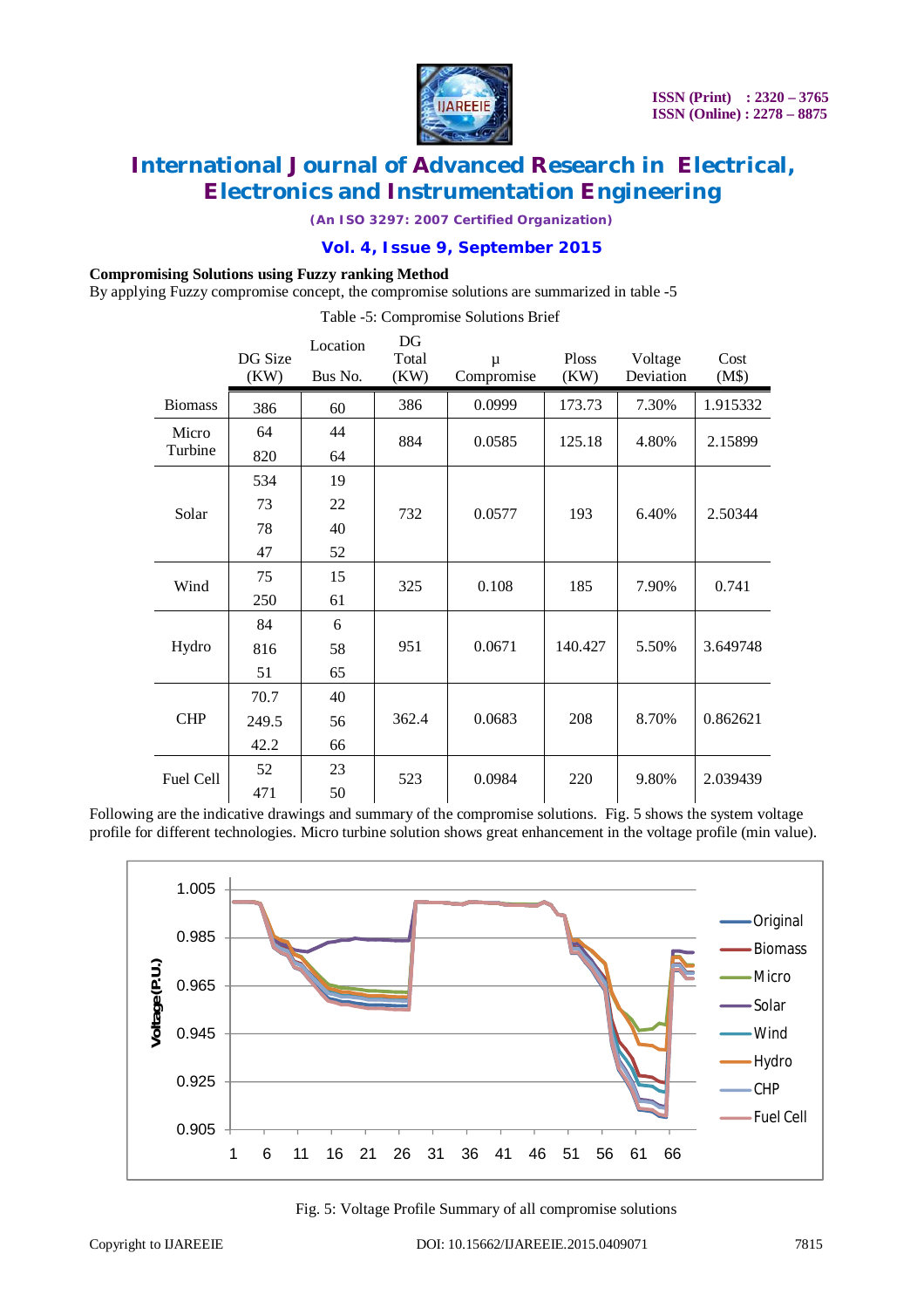

*(An ISO 3297: 2007 Certified Organization)*

### **Vol. 4, Issue 9, September 2015**

From Table -5 the DG size is ranged from 325 to 951 KW. All cases show good loss reduction except the Fuel Cell solution. The voltage deviation is varied form 4.8% to 9.8%; the total cost is changed from 0.7 to 3.6 M\$. Fig. 6 summarizes DG compromise solutions. It illustrates the DG size (KW) and the corresponding Ploss (KW), min voltage (p.u.) and the total cost (M\$). The Ploss is illustrated in ascending manner.



Fig. 6: All compromise solutions - Ploss Ascending Summary

Fig. 7 gives DG compromise solutions. It illustrates the DG size (KW); and the corresponding Ploss (KW); min voltage (p.u.) and the total cost (M\$). In that figure the cost is illustrated in ascending values.